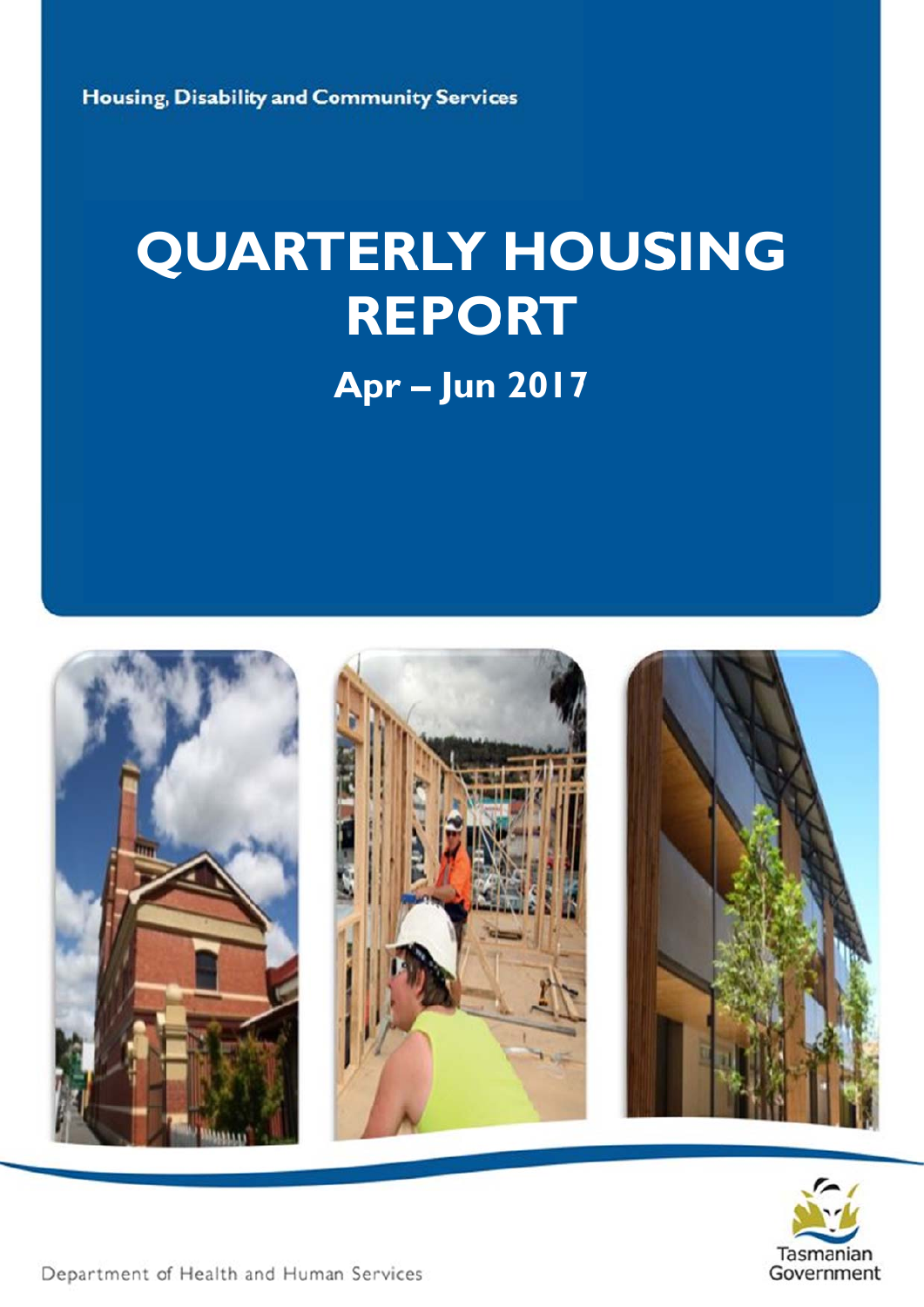# **Achievements**

We have assisted a total of 352 new households at the end of June 2017 Of which:

194 households have been assisted into affordable home ownership 46 households have been assisted into supported accommodation 33 households have been assisted into new social housing 65 affordable land lots have been released 9 units of medium term (transitional) accommodation have been provided 5 households has been assisted into micro-housing

We are on track to assist over 1600 new households by June 2019

(these initiatives have supplied 197 new homes)



# Location of new supply projects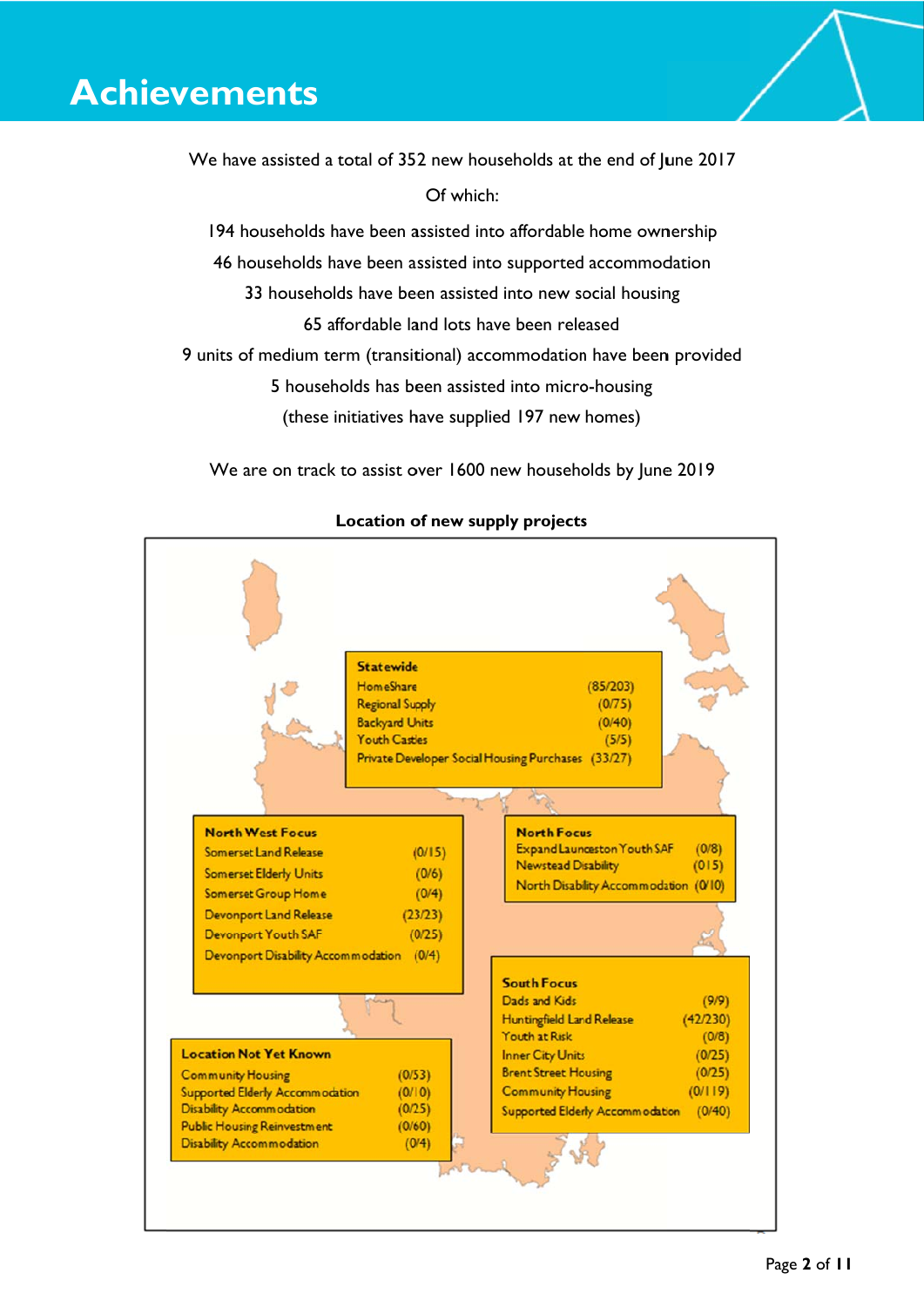# Progress

| <b>Completed Projects</b>                        | Milestones 2016-17<br>Apr - Jun | <b>New</b><br><b>Supply</b><br><b>Targets</b><br>$2016 - 17$ | Total<br><b>Assistance</b><br><b>Targets</b><br>$2016 - 17$ | <b>Total</b><br><b>Assistance</b><br><b>Actual</b><br>2016-17 | <b>Status</b> |  |
|--------------------------------------------------|---------------------------------|--------------------------------------------------------------|-------------------------------------------------------------|---------------------------------------------------------------|---------------|--|
| Initiative 1/4<br>Shovel Ready/Private Developer | <b>D</b> 27 Homes               | 27                                                           | 27                                                          | 33                                                            | Completed     |  |
| Initiative 7<br>Youth Castles Pilot              | 心 5 Castles                     |                                                              | 5                                                           |                                                               | Completed     |  |
| Devonport Land Release<br>Action Ic              | 心 23 Lots                       | 23                                                           | 23                                                          | 23                                                            | Completed     |  |

| <b>Commenced Projects</b> |                                      | Milestones 2016-17<br>Apr - Jun         | <b>New</b><br><b>Supply</b><br><b>Targets</b><br>2016-17 | <b>Total</b><br><b>Assistance</b><br><b>Targets</b><br>$2016 - 17$ | <b>Total</b><br><b>Assistance</b><br><b>Actual</b><br>$2016 - 17$ | <b>Status</b>      |
|---------------------------|--------------------------------------|-----------------------------------------|----------------------------------------------------------|--------------------------------------------------------------------|-------------------------------------------------------------------|--------------------|
| Initiative 2              | Affordable Housing Site Preparation  | <b>Planning Approvals</b>               | L,                                                       | $\blacksquare$                                                     |                                                                   | On track           |
| Initiative 3              | Community Housing Stock Leverage     | <b>Planning Approval</b>                | L,                                                       | ÷,                                                                 | ä,                                                                | On track           |
| Initiative 5              | HomeShare                            | <b>D</b> 63 Purchases                   | 50                                                       | 63                                                                 | 38                                                                | <b>Rescheduled</b> |
| Initiative 6              | Youth Response Centre                | D 8 Tenants                             | 8                                                        | 8                                                                  |                                                                   | <b>Rescheduled</b> |
| Action 1b                 | Somerset Land Release                | <sup>他</sup> 15 Lots                    | 15                                                       | 15                                                                 |                                                                   | On track           |
| Action 2a                 | Regional Supply                      | <b>Select Builders</b>                  | L.                                                       | L.                                                                 | ä,                                                                | On track           |
| Action 2b                 | <b>Somerset Elderly Units</b>        | <b>Planning Approval</b>                |                                                          | ÷,                                                                 |                                                                   | On track           |
| Action 2c                 | Inner City Housing Project           | <b>Site Acquisition</b>                 | ÷,                                                       | $\blacksquare$                                                     | ä,                                                                | On track           |
| Action 2d                 | <b>Brent Street Glenorchy</b>        | <b>Site Acquisition</b>                 | ÷,                                                       | ÷                                                                  |                                                                   | On track           |
| Action 3                  | <b>Public Housing Reinvestment</b>   | <b>Select Builders</b>                  | ÷,                                                       | ÷,                                                                 |                                                                   | On track           |
| Action 4                  | <b>Incremental Bonds</b>             | <b>Agreed Direction</b>                 |                                                          | ÷,                                                                 |                                                                   | On track           |
| Action 5                  | Stronger Remote Aboriginal Services  | Planning Approval/<br>Agreements        | $\overline{a}$                                           | ۳                                                                  |                                                                   | On track           |
| Action 6                  | Private Rental Landlord Incentives   | Project Plan                            | $\blacksquare$                                           | ٠                                                                  |                                                                   | On track           |
| Action 8                  | <b>Streets Ahead</b>                 | 他 25 Purchases                          | L.                                                       | 25                                                                 | 53                                                                | Ahead              |
| Action 9                  | <b>HC Awareness Campaign</b>         | <b>Commence Consultation</b>            |                                                          | Ē,                                                                 |                                                                   | On track           |
| Action IIa                | Devonport Youth SAF                  | <b>Continue Build</b>                   | ÷,                                                       | ÷,                                                                 | ٠                                                                 | On track           |
| Action 15                 | <b>SHIP Enhancements</b>             | <b>Practice Guidelines/</b><br>Training |                                                          | ÷                                                                  |                                                                   | On track           |
| Action 16/17              | <b>Outcomes Framework/Funding</b>    | New Grant Deeds for SHS                 | L,                                                       | Ē,                                                                 |                                                                   | On track           |
| Action 18                 | <b>Investment in Crisis Shelters</b> | <b>Agreed Direction</b>                 | $\overline{a}$                                           | ٠                                                                  |                                                                   | On track           |
| <b>FVAP 10</b>            | Women and Kids Crisis Shelter        | <b>Commence Build</b>                   | $\overline{a}$                                           | $\overline{a}$                                                     |                                                                   | On track           |
| <b>FVAP II</b>            | Rapid Rehousing                      | PJ 50 Homes                             |                                                          | 50                                                                 | 50                                                                | On track           |

Note: FVAP is not included within target of assisting 1 600 households.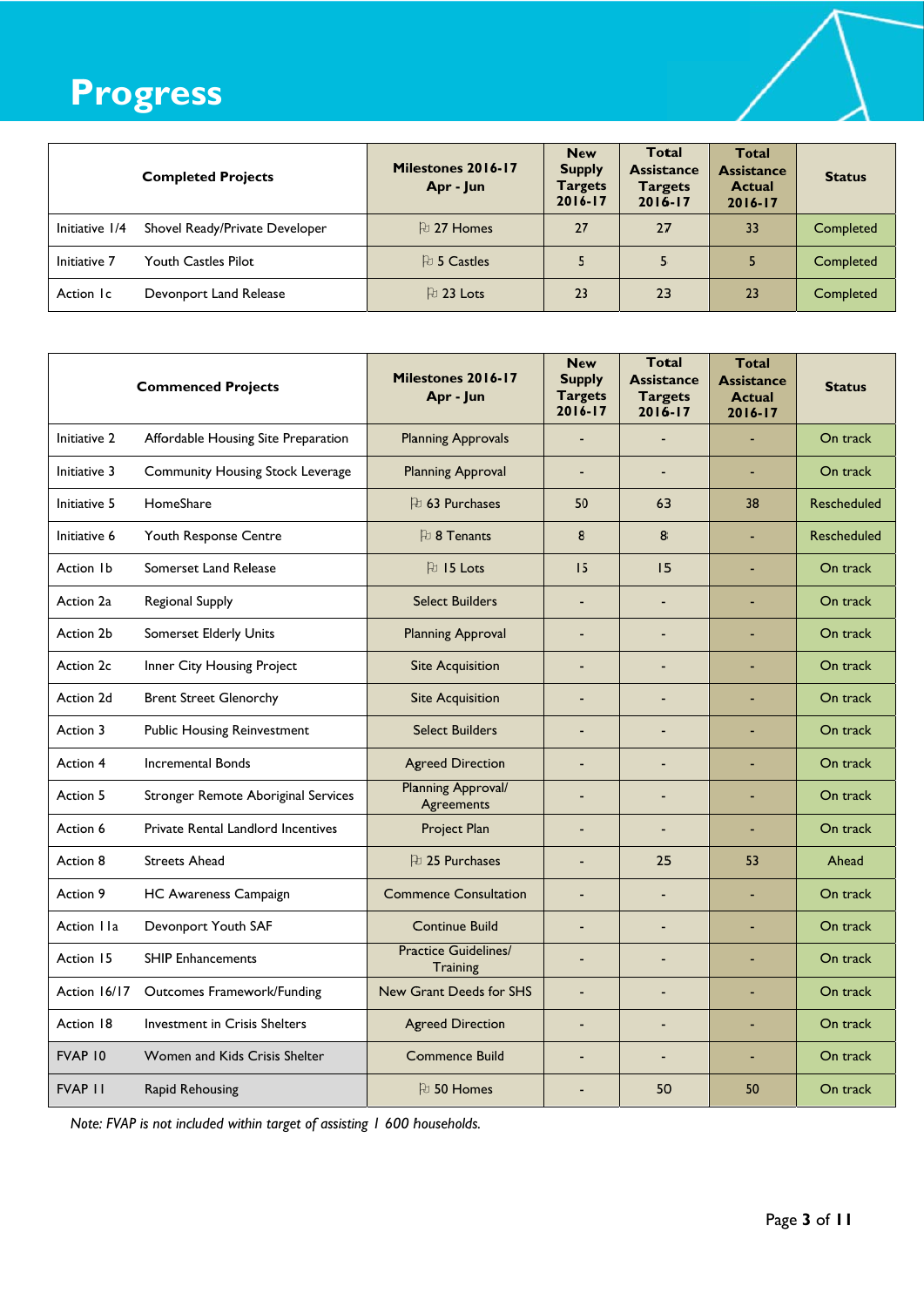#### **Ta arget | A Ho omeShare s scheme by 2018-19 Assist 250 h households on low to m moderate i incomes in to home ow wnership t hrough the e**

# **Progress | Rescheduled**



#### **Ta arget | R Pr rogress | O On track** In Devonport, Somerset and Huntingfield by 2018-19

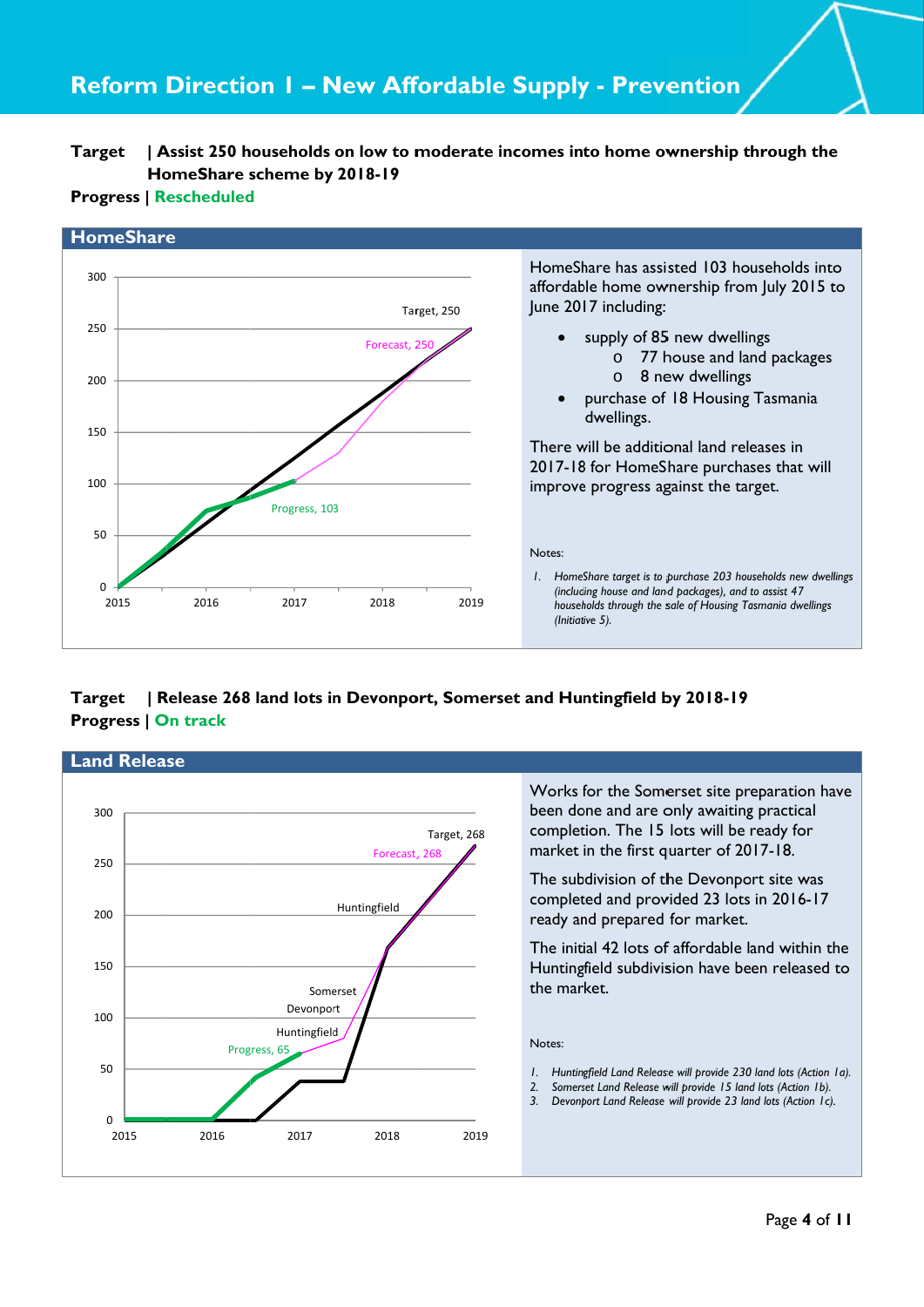#### **Ta arget | P Pr rogress | O On track** Provide 430 new social housing dwellings by 2018-19

# **Social Housing**



Thirty-three new homes have been completed under the Private Developer Social Housing Purchases initiative, including eight units in the Thirty-three new homes have been completed<br>under the Private Developer Social Housing<br>Purchases initiative, including eight units in the<br>South and 25 units in the North West. This has exceeded the target of 27 new homes.

Centacare Evolve Housing (CEH) signed the first successful agreement under the Community Housing Stock Leverage initiative, committing 119 new dwellings and 31 refurbished dwellings for priority applicants from the Housing Register. Discussions have progressed with three other community housing organisations, resulting in one submitted offer and two more to follow. An additional 53 homes will be provided under the initiative. **n**<br>ted is the has a<br>ve, e<br>the is w md d get new cial and get new cial and by (25)

The original target of 150 homes to be built is now expected to be exceeded, with 172 new homes provided and 31 existing homes upgraded under the initiative.

Building is set to commence for Regional Supply, Somerset Elderly Units, and Public Housing Reinvestment initiatives. These projects will provide a combined 141 new dwellings for those in need of safe, secure and affordable housing. is<br>/<br>et

We are on track towards the increased target of 430 ne w dwellings by 2018-19.

#### Notes:

- 1. Private Developer Social Housing Purchases will provide 27 new social housing dwellings (Initiative 1/4). *I.* Private Developer Social Housing Purchases will provide 27 new social housing dwellings (Initiative 1/4).<br>2. Community Housing Stock Leverage will provide 172 new social
- *housing d dwellings (Initiative 3).*
- 3. Regional Supply will provide 75 new social housing dwellings and Brent Street, Glenorchy will provide 25 new social housing *dwellings (Action 2a and 2d d).*
- 4. Elderly Units will be provided in Somerset (six), and Inner City (25) *for elderly people (Actions 2b and 2c).*
- 5. Public Housing Reinvestment will provide 60 new homes for public *housing (Action 3) ).*
- *6. Backyard Units will provide 40 new social hou using dwellings for* young people (Action 10).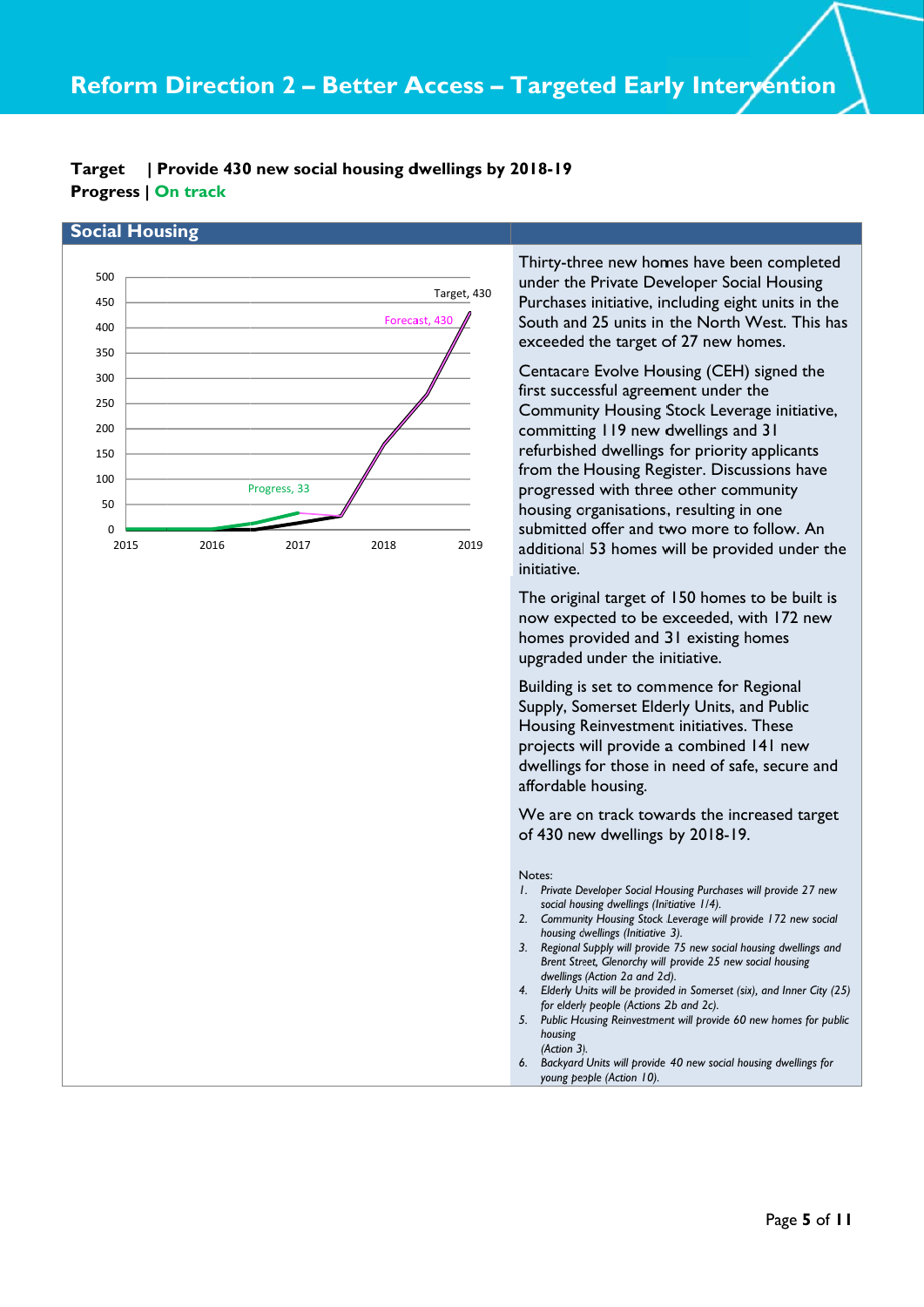# **Reform Direction 2 - Better Access - Targeted Early Intervention**

**Ta arget | P 20 18-19**  Provide 300 households eligible for social housing with affordable private rental by

# **Progress | On track**

### **Private Landlords**



Private rental initiatives have been combined to provide a range of incentives for private landlords to increase the number of affordable landlords to increase the number of affordable<br>rentals to people on low to moderate incomes.

Project planning has been completed and a direction has been agreed upon.

A media campaign to promote participation in A media campaign to promote participation in<br>the program by private landlords is planned and expected to contribute towards the forecast of 100 assisted households in 2017-18.

The media campaign will also assist in providing 50 Youth Head Leases to young people under 25 years of age for secure and affordable housing.

#### Notes:

- 1. Private Rental Landlord Incentives will provide an additional 200 *households eligible for social housing with access to affordable private rental (Action 6).*
- 2. Youth Head Leases will provide young people (under 25 years) *eligible for social housing with access to 100 affordable private* rental properties (Action 7).

#### **Ta arget | P Progress | On track sup pport and h housing ass sistance by 2018-19**  Provide 187 units of supported accommodation for people on low incomes who require

### **Supported Accommodation**

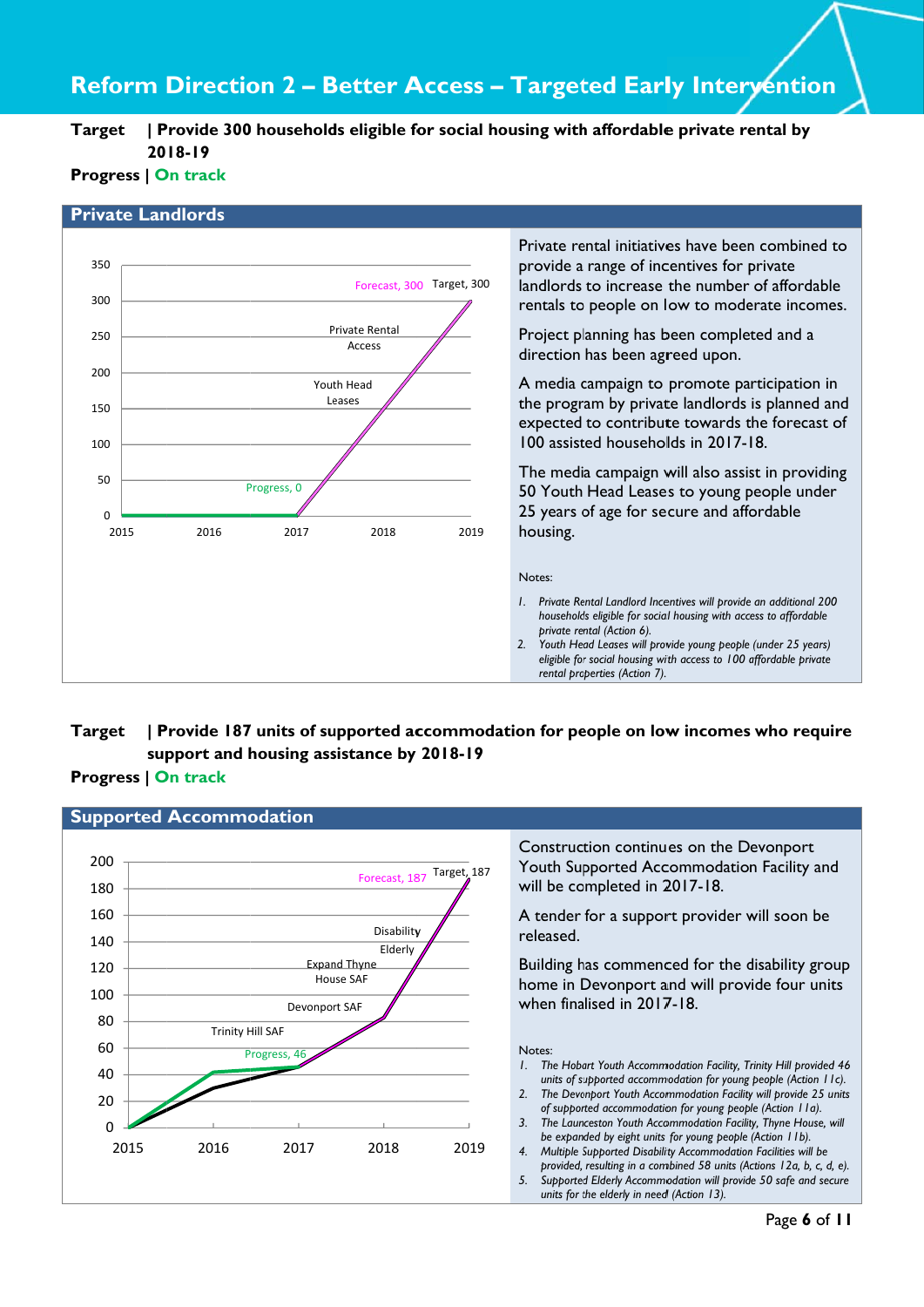#### **Ta arget | A** Streets Ahead Incentive Program by 2018-19 Assist 150 households on low to moderate incomes into home ownership through the

# **Pr rogress | A Ahead**

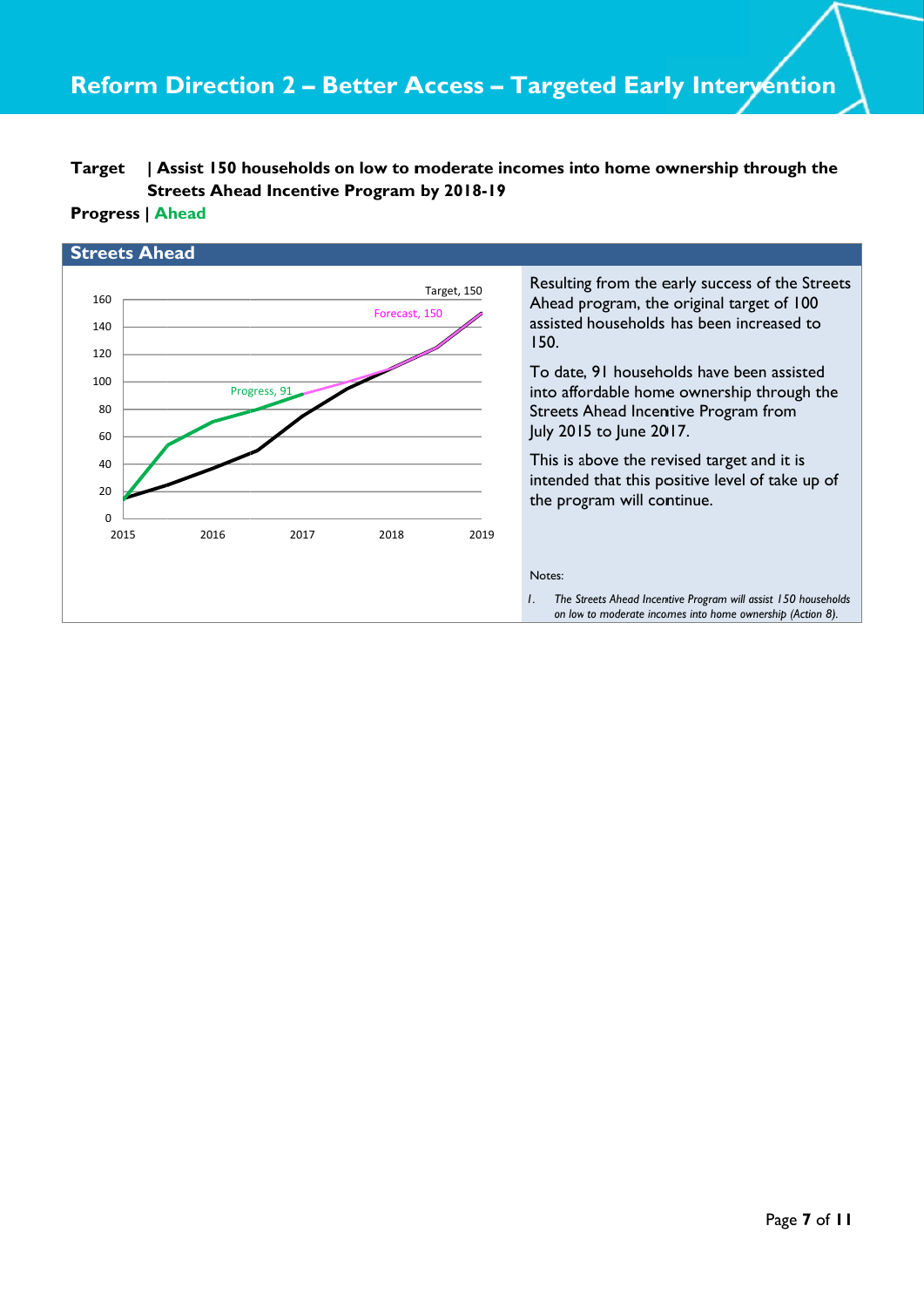#### **Target** | Provide 22 additional units of accommodation for people who are homeless or at risk of homelessness by 2016-17

#### **Progress | Rescheduled**



#### Provide 55 additional units of accommodation for people who are homeless, at risk of **Target** homelessness and/or escaping family violence through the Family Violence Action Plan by 2016-17

# **Progress | On track**

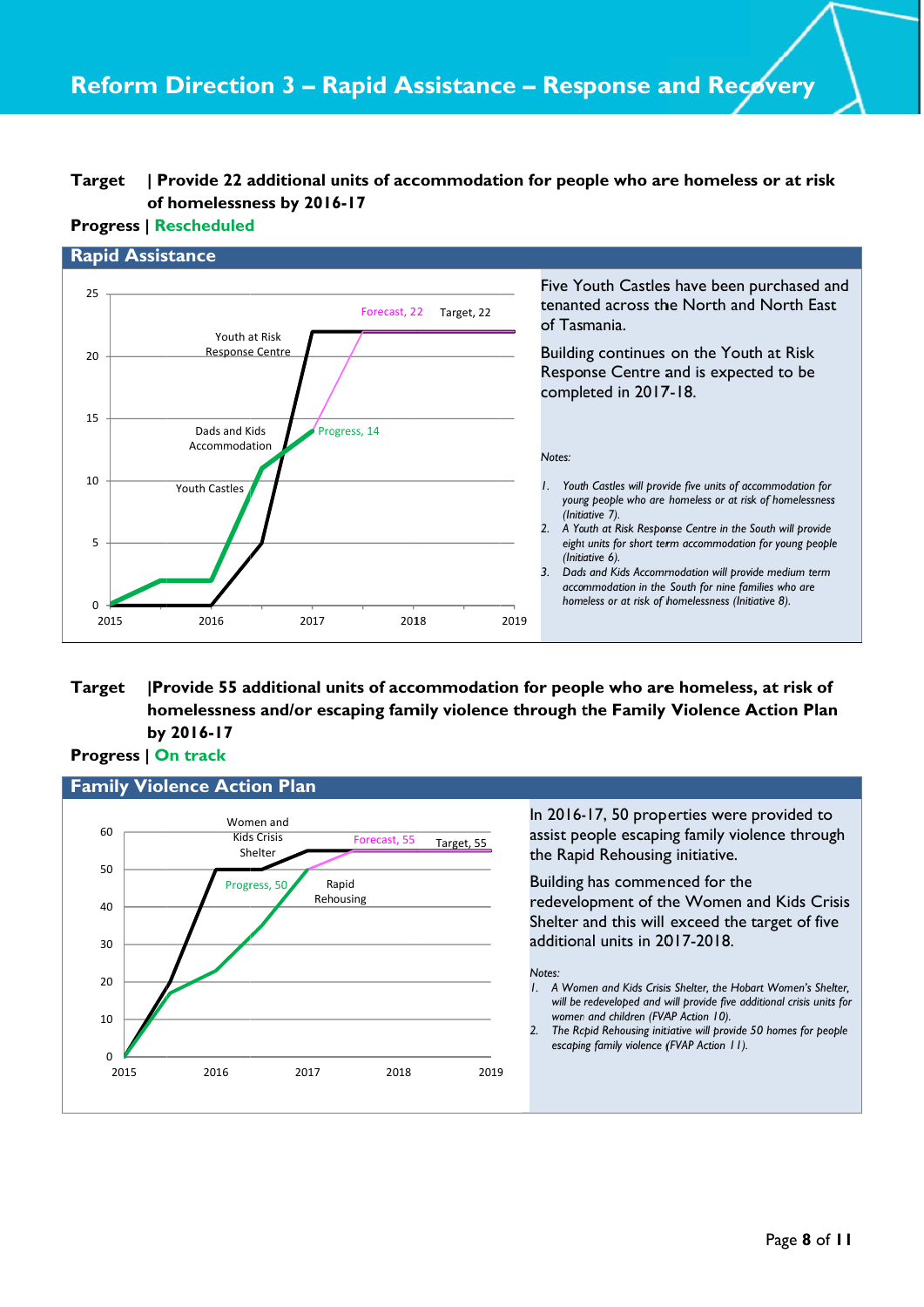

# Supported Residential Facilities Upgraded to Increase Independence of Tenants

Indigo Lodge in the North of the State recently welcomed the redevelopment of existing facilities and addition of a new southern wing. Previously, residents were sharing some bathroom facilities. The upgrade has now provided 11 new ensuite rooms, a lounge room, games room and laundry. Residents are saying that they feel more at 'home' and are very thankful for the improved accommodation.

There are four Supported Residential Facilities in Tasmania. Bilton Lodge and Bayview Lodge in the South, Indigo Lodge in the North and Burnie Lodge in the North West. They provide a safe and secure environment for vulnerable clients that are in need of accommodation and assistance with basic support needs, such as food and laundry services.

The residents enjoy living in this environment because although their support needs are met, they keep their independence. In a recent survey, residents highlighted that with the ongoing care and support, companionship, and security, they feel more confident in achieving their goals. This includes better social and economic participation in the community.

In the safe and secure environment the facilities offer, residents have the opportunity to engage with the broader community, and improve health and relationships in the process.

# Better Housing Futures Providers Supporting their Local Communities

Mission Australia Housing (MAH) is a community housing organisation that manages Better Housing Futures properties in Rokeby and Clarendon Vale in the South.

Recently, the Clarendon Vale community was experiencing a high volume of abandoned vehicles being dumped in and around the suburb.

Mission Australia Housing, Tasmania Police, Clarence City Council and the Green Army developed a collaborative partnership to tackle the issue.

The multi-faceted response includes removing over 100 dumped cars, blocking access points and building new homes. This will add to the appeal of the area for existing and future residents.

'Getting to know your neighbour' is part of the philosophy at Mission Australia Housing, and they believe working with residents and other community bodies contribute to building happy, healthy and enjoyable communities to live in.

In a recent newsletter, Mission Australia Housing reiterated this belief through the statement that 'over the past 4 years we have discovered a strong and resilient community who are passionate about showcasing what is great about Clarence Plains and passionate about creating the best future for their families'.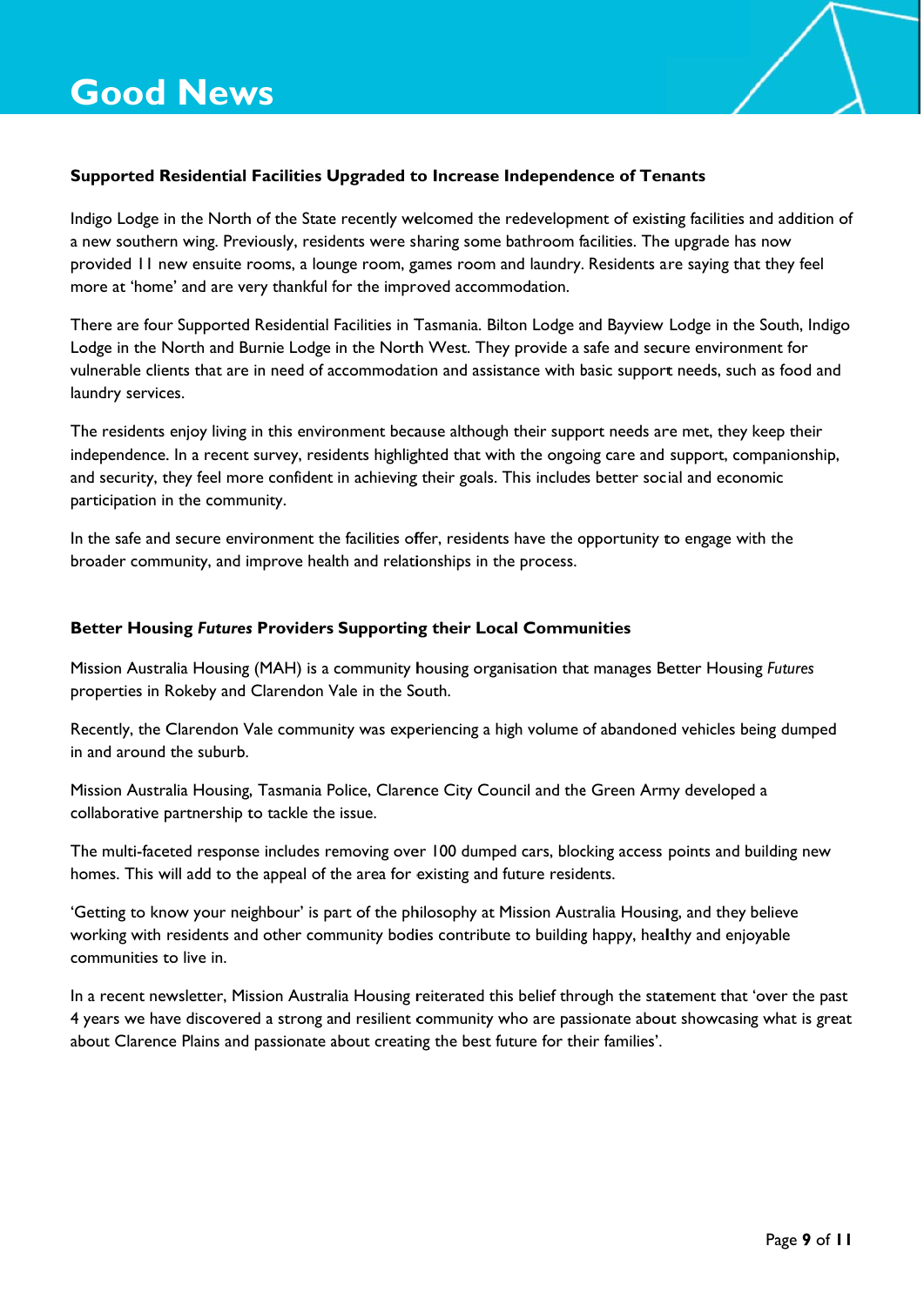

# Proposed Wintringham Model to Provide Safe, Secure and Affordable Housing for Elderly **Tasmanians**

Australian Government funding has been secured for a proposed supported accommodation facility to provide safe, secure and affordable housing for up to 50 elderly Tasmanians in need. An ideal setting near Bellerive beach is the preferred site for the initiative, which is close to services, transport, shops and recreational areas.

The funding to manage the proposed facility would be provided to the award-winning 'Wintringham Aged Care Specialist'. This is a not-for-profit organisation with an outstanding reputation, specialising in the housing and care of frail and vulnerable elderly people.

In 2011, Wintringham was awarded the United Nations human settlements program 'Habitat Scroll of Honour', the first award of its kind to be received by an Australian organisation. The purpose of the award is to acknowledge the difference made to the lives of thousands of elderly people.

The average age of residents in Wintringham properties is 70. With Tasmania having the highest proportion of persons aged 65 years and over in Australia, the importance of providing safe, secure and affordable housing to the elderly cannot be underestimated.

In addition, the proposed facility will create 90 jobs during construction, as well as over 30 ongoing full time jobs, injecting \$4.2m into the local economy.

Consultation with the local community is underway to consider the initial plans for the facility.